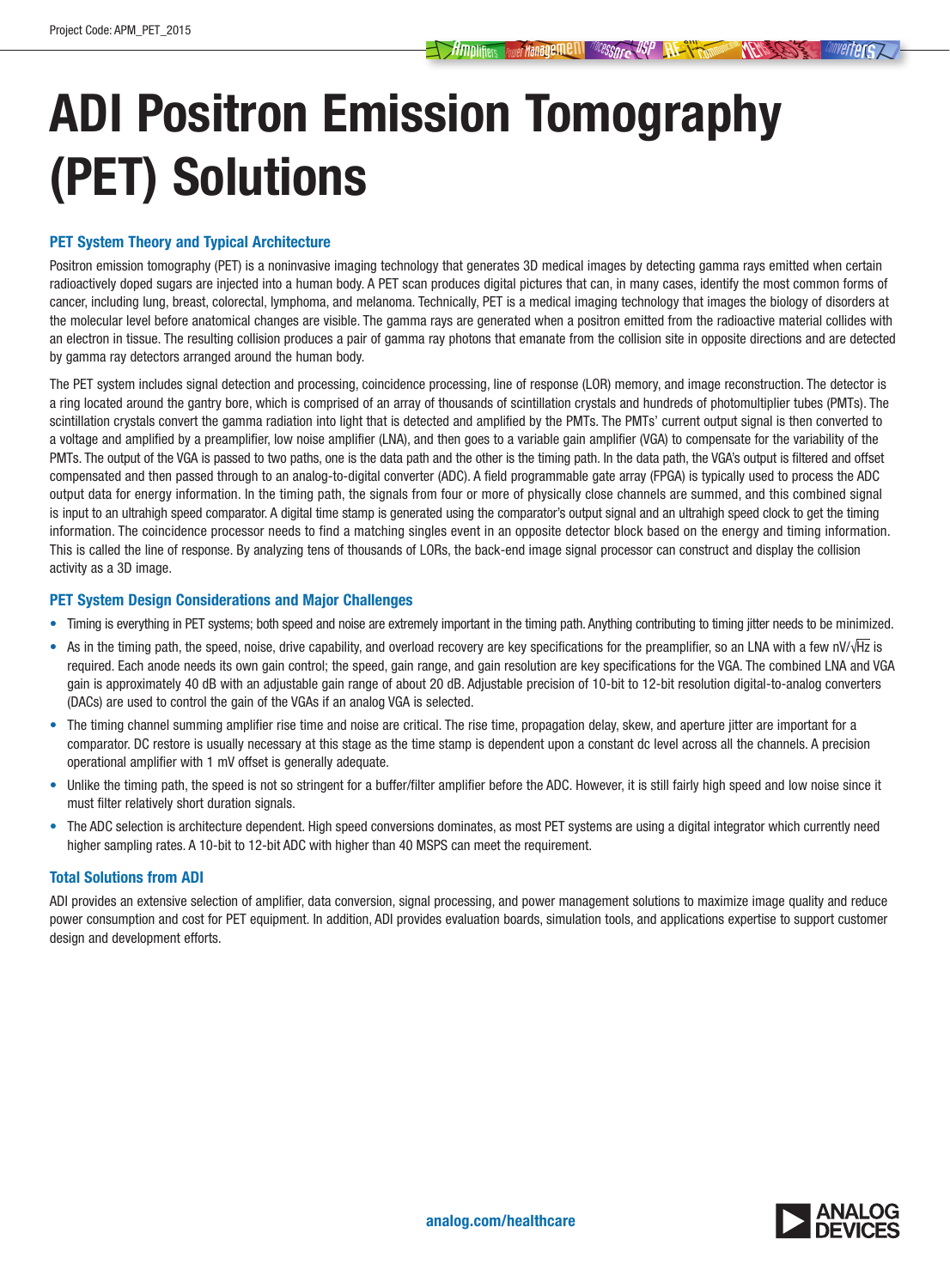# Main Signal Chain



Notes: The signal chains above are representative of PET system. The technical requirements of the blocks vary, but the products listed in the table are representative of ADI solutions that meet some of those requirements.

| <b>Preamplifier</b>                                                    |  | <b>VGA</b>                      |                             | <b>Gain Setting DAC</b>           |                 | <b>ADC Driver</b>                        |                 | <b>ADC</b>                          |                                                                             | <b>Timing Path Summing</b><br><b>Amplifier</b> |
|------------------------------------------------------------------------|--|---------------------------------|-----------------------------|-----------------------------------|-----------------|------------------------------------------|-----------------|-------------------------------------|-----------------------------------------------------------------------------|------------------------------------------------|
| AD8000/ADA4817-2/<br>ADA4857-2/ADA4897-2                               |  | AD8337/AD8331/<br>AD8335/AD8264 |                             | AD5381/AD5314/<br>AD5629R/AD5672R |                 | ADA4927-2/ADA4937-2/<br>ADA4938-2/AD8138 |                 | AD9637/AD9228/<br>AD9212/AD9219     |                                                                             | AD8099/ADA4899-1/<br>AD8045/ADA4857-1          |
| <b>Comparator</b>                                                      |  | <b>DC Restore Amplifier</b>     |                             | <b>DC Restore Switches</b>        |                 | <b>Voltage Reference</b>                 | <b>Clocking</b> |                                     | <b>Temperature Sensor</b>                                                   | <b>Power Management</b>                        |
| ADCMP58x/ADCMP57x/<br>AD8608/ADA4077-4/<br>ADCMP56x/ADCMP55x<br>0P4177 |  |                                 | ADG16xx/ADG14xx/<br>ADG12xx | ADR43x/ADR42x/                    | ADR45xx/ADR34xx | AD952x/AD951x/<br>ADCLK8xx/ADCLK9xx      |                 | ADT7310/ADT7410/<br>ADT7320/ADT7420 | ADP2386/ADP2384/<br>ADP5052/ADP7102/<br>ADP7104/ADM7170/<br>ADM7171/ADM7172 |                                                |

# Introduction of Main Products for PET

| <b>Part Number</b> | <b>Description</b>                                                                                                                                                              | <b>Benefits</b>                                                                    |  |
|--------------------|---------------------------------------------------------------------------------------------------------------------------------------------------------------------------------|------------------------------------------------------------------------------------|--|
| Preamplifier       |                                                                                                                                                                                 |                                                                                    |  |
| AD8000             | 1.5 GHz ultrahigh speed current feedback amplifier, with 4100 $V/\mu$ s slew rate, 0.1% settling time:<br>12 ns, $V_{N}$ RTI: 1.6 nV/ $\sqrt{Hz}$ , high output current: 100 mA | High speed, low noise, big output current is suitable for<br>PET PMT output signal |  |
| ADA4817-2          | Low noise, 1 GHz, FastFET™ op amp, with 870 V/ $\mu$ s slew rate, 0.1% settling time: 9 ns, V <sub>N</sub> RTI:<br>4 nV/ $\sqrt{Hz}$ , high output current: 40 mA               | High speed, low noise, big output current is suitable for<br>PET PMT output signal |  |
| AD8099             | Low noise, 700 MHz (G = 2), op amp, with 475 V/ $\mu$ s slew rate (G = 2), 0.1% settling time:<br>18 ns, $V_{N}$ RTI: 0.95 nV/ $\sqrt{Hz}$                                      | High speed, low noise is suitable for PET PMT<br>output signal                     |  |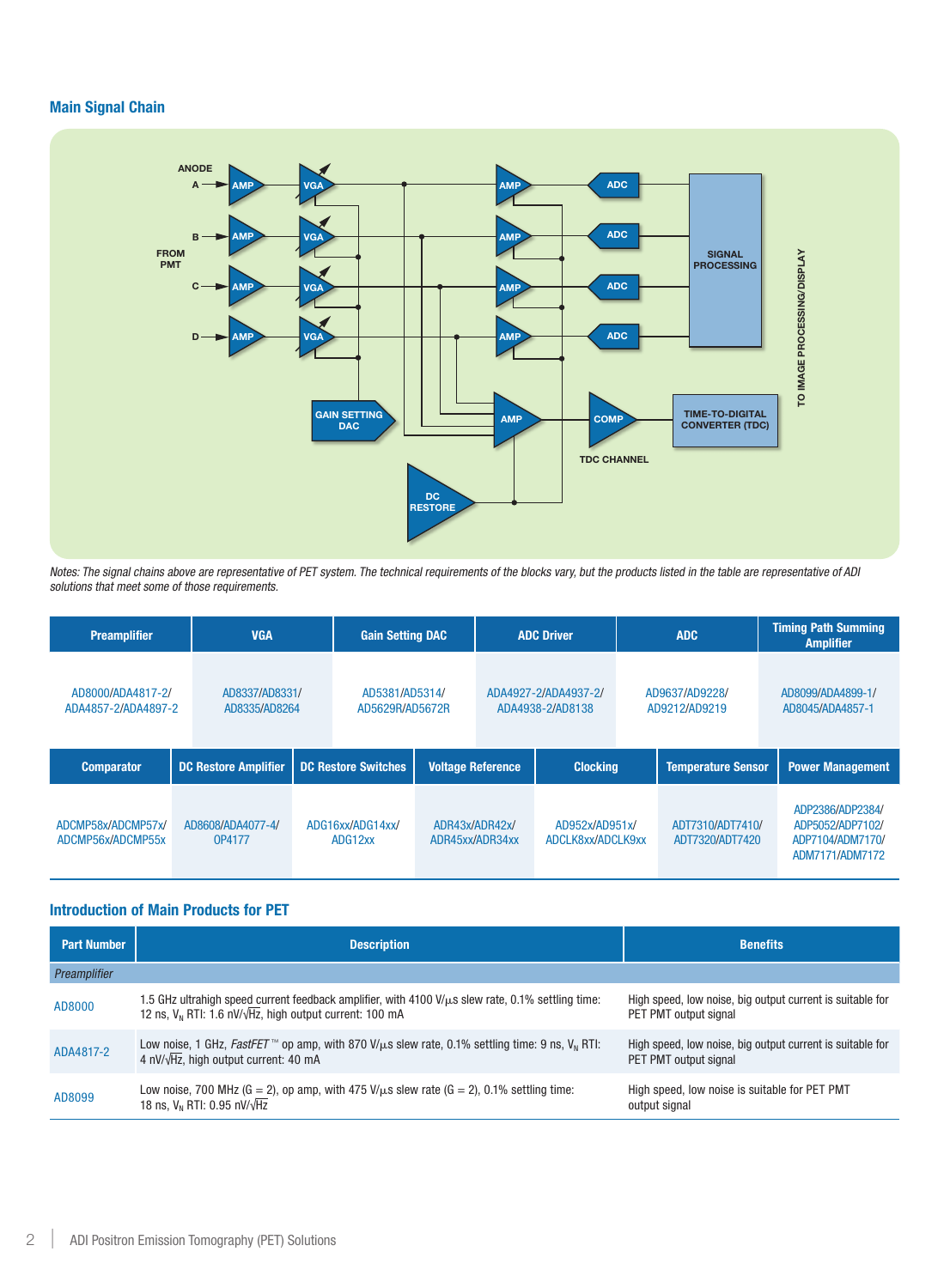# Introduction of Main Products for PET (Continued)

| <b>Part Number</b>      | <b>Description</b>                                                                                                                                                                                                                                                                         | <b>Benefits</b>                                                                                            |  |  |  |  |
|-------------------------|--------------------------------------------------------------------------------------------------------------------------------------------------------------------------------------------------------------------------------------------------------------------------------------------|------------------------------------------------------------------------------------------------------------|--|--|--|--|
| <b>VGA</b>              |                                                                                                                                                                                                                                                                                            |                                                                                                            |  |  |  |  |
| AD8337                  | 280 MHz ultralow noise VGA with preamp, 0 dB to 20 dB gain range with 20 dB/V gain scaling;<br>gain accuracy: $\pm 0.1$ dB, V <sub>N</sub> RTI: 2.2 nV/ $\sqrt{Hz}$                                                                                                                        | Excellent dc characteristics combined with high speed<br>suited for PET system                             |  |  |  |  |
| AD8331                  | 120 MHz dc-coupled VGA with preamp, 48 dB gain range with 50 dB/V gain scaling; gain<br>accuracy: $\pm$ 0.2 dB, V <sub>N</sub> RTI: 0.74 nV/ $\sqrt{Hz}$ ; dual-channel version: AD8332 and quad-channel<br>version: AD8334                                                                | High speed, good linear in dB gain and ultralow noise<br>makes it suited for PET application               |  |  |  |  |
| AD8264                  | 235 MHz quad dc-coupled VGA with preamp and differential output, 20 dB gain range with<br>20 dB/V gain scaling; gain accuracy: $\pm$ 0.2dB, V <sub>N</sub> RTI: 2.3 nV/ $\sqrt{Hz}$                                                                                                        | Excellent dc characteristics, high speed, low noise,<br>and good linear dB gain                            |  |  |  |  |
| <b>Gain Setting DAC</b> |                                                                                                                                                                                                                                                                                            |                                                                                                            |  |  |  |  |
| AD5381                  | 40-channel, 12-bit, output voltage settling time: $3 \mu s$ typ; parallel/serial/l <sup>2</sup> C interface,<br>programmable internal 1.25 V/2.5 V, 10 ppm/°C reference                                                                                                                    | Programmable gain, dc offset, and all channels<br>simultaneous update                                      |  |  |  |  |
| AD5314                  | Quad, 10-bit, output voltage settling time: $7 \mu s$ typ; serial interface; pin-compatible with 12-bit<br>version AD5324                                                                                                                                                                  | Small offset and gain error, low power, and all<br>channels simultaneous update                            |  |  |  |  |
| AD5629R                 | Octal, 12-bit, output voltage settling time: 2.5 $\mu$ s typ; l <sup>2</sup> C interface; programmable internal<br>1.25 V/2.5 V, 5 ppm/°C reference                                                                                                                                        | Small offset and gain error, low power, and all<br>channels simultaneous update                            |  |  |  |  |
| AD5672R                 | Octal, 12-bit, output voltage settling time: 5 $\mu$ s typ; SPI interface; internal 2.5 V, 2 ppm/°C<br>reference; AD5671R is the I <sup>2</sup> C version                                                                                                                                  | Small offset and gain error, low power, and all<br>channels simultaneous update                            |  |  |  |  |
| <b>ADC Driver</b>       |                                                                                                                                                                                                                                                                                            |                                                                                                            |  |  |  |  |
| ADA4937-2               | 1.9 GHz ultralow distortion differential ADC driver; $V_w$ RTI: 2.2 nV/ $\sqrt{Hz}$ ; HD2/HD3:<br>-112 dBc/-102 dBc @ 10 MHz, -84 dBc/-91 dBc @ 70 MHz, -77 dBc/-84 dBc @ 100 MHz                                                                                                          | Drives the highest performance high speed ADCs<br>with CM adjust                                           |  |  |  |  |
| ADA4927-2               | 2.3 GHz ultralow distortion current feedback differential amplifier; $V_N$ RTI: 1.4 nV/ $\sqrt{Hz}$ ; HD2/HD3:<br>-105 dBc/-103 dBc @ 10 MHz, -91 dBc/-98 dBc @ 70 MHz, -87 dBc/-89 dBc @ 100 MHz                                                                                          | Wideband, low noise, low distortion with CM<br>adjustable is suitable for differential ADC driver          |  |  |  |  |
| ADA4938-2               | 1.0 GHz ultralow distortion differential ADC driver; $V_N$ RTI: 2.6 nV/ $\sqrt{Hz}$ ; HD2/HD3:<br>-106 dBc/-109 dBc @ 10 MHz, -82 dBc/-82 dBc @ 50 MHz                                                                                                                                     | Drives the highest performance high speed ADCs<br>with CM adjust                                           |  |  |  |  |
| ADA4940-2               | 260 MHz ultralow distortion differential ADC driver; $V_N$ RTI: 3.9 nV/ $\sqrt{Hz}$ ; HD2/HD3:<br>$-102$ dBc/ $-96$ dBc $@$ 1 MHz                                                                                                                                                          | Drives the highest performance high speed ADCs                                                             |  |  |  |  |
| <b>ADC</b>              |                                                                                                                                                                                                                                                                                            |                                                                                                            |  |  |  |  |
| AD9637                  | Octal 12-bit, 40 MSPS/80 MSPS serial LVDS 1.8 V ADC; SNR = 72 dB @ 19.7 MHz (2 V p-p input),<br>$SFDR = 92$ dBc (to Nyquist), 650 MHz full power analog bandwidth                                                                                                                          | High performance, combined with low cost, small size,<br>and ease of use                                   |  |  |  |  |
| AD9228                  | Quad, 12-bit, 40 MSPS/65 MSPS serial LVDS 1.8 V ADC; SNR = 70.2 dB $\textcircled{2}$ 19.7 MHz (2 V p-p input)<br>and 40 MSPS data rate; SFDR = 82 dBc (to Nyquist); pin-compatible with 10-bit version AD9219                                                                              | High performance, combined with low cost, small size,<br>and pin-compatible resolution family, ease of use |  |  |  |  |
| AD9212                  | Octal, 10-bit, 40 MSPS/65 MSPS serial LVDS 1.8 V ADC; SNR = 61.2 dB $\textcircled{2}$ 19.7 MHz (2 V p-p input)<br>and 40 MSPS data rate; $SFDR = 80$ dBc (to Nyquist); pin-compatible with 12-bit version AD9222                                                                           | High performance, combined with low cost, small size,<br>and pin-compatible resolution family, ease of use |  |  |  |  |
|                         | <b>Timing Path Summing Amplifiers</b>                                                                                                                                                                                                                                                      |                                                                                                            |  |  |  |  |
| AD8099                  | Ultralow distortion, high speed, low noise op amp with 1350 V/ $\mu$ s slew rate; 700 MHz to 450 MHz<br>$(G = 2$ to $G = 10)$ ; $V_M$ RTI: 0.95 nV/ $\sqrt{Hz}$ , HD2/HD3: -84 dBc/-92 dBc @ 10 MHz @ $G = 10$ , offset<br>voltage: 100 $\mu$ V typ, low input bias current: 6 $\mu$ A typ | High speed, low noise, low distortion is suitable for<br>PET timing path                                   |  |  |  |  |
| ADA4899-1               | Unity gain stable, ultralow distortion, high speed, low noise op amp with 310 $V/\mu s$ slew rate;<br>bandwidth: 600 MHz (G = 1); $V_N$ RTI: 1 nV/ $\sqrt{Hz}$ , HD2/HD3: -80 dBc/-86 dBc @ 10 MHz, offset<br>voltage: 35 $\mu$ V typ, low input bias current: 6 $\mu$ A typ               | High speed, low noise, low distortion, and input bias<br>current cancellation function                     |  |  |  |  |
| ADA4857-1               | Low power, ultralow distortion, high speed, low noise op amp with 2800 $V/\mu s$ slew rate; bandwidth:<br>850 MHz (G = 1); $V_N$ RTI: 4.4 nV/ $\sqrt{Hz}$ , HD2/HD3: -88 dBc/-93 dBc @ 10 MHz, low input bias<br>current: $2 \mu A$ typ                                                    | High speed, low noise, low distortion, and low power                                                       |  |  |  |  |
| Comparator              |                                                                                                                                                                                                                                                                                            |                                                                                                            |  |  |  |  |
| ADCMP58x                | Ultrafast SiGe voltage comparators with 180 ps propagation delay; 37 ps typical output rise/fall,<br>10 ps deterministic jitter (DJ), 200 fs random jitter (RJ)                                                                                                                            | Small propagation delay, fast rise time, and low jitter<br>suited for PET system                           |  |  |  |  |
| ADCMP57x                | Ultrafast SiGe voltage comparators with 150 ps propagation delay; 35 ps typical output rise/fall,<br>10 ps deterministic jitter (DJ), 200 fs random jitter (RJ)                                                                                                                            | Small propagation delay, fast rise time, and low jitter<br>suited for PET system                           |  |  |  |  |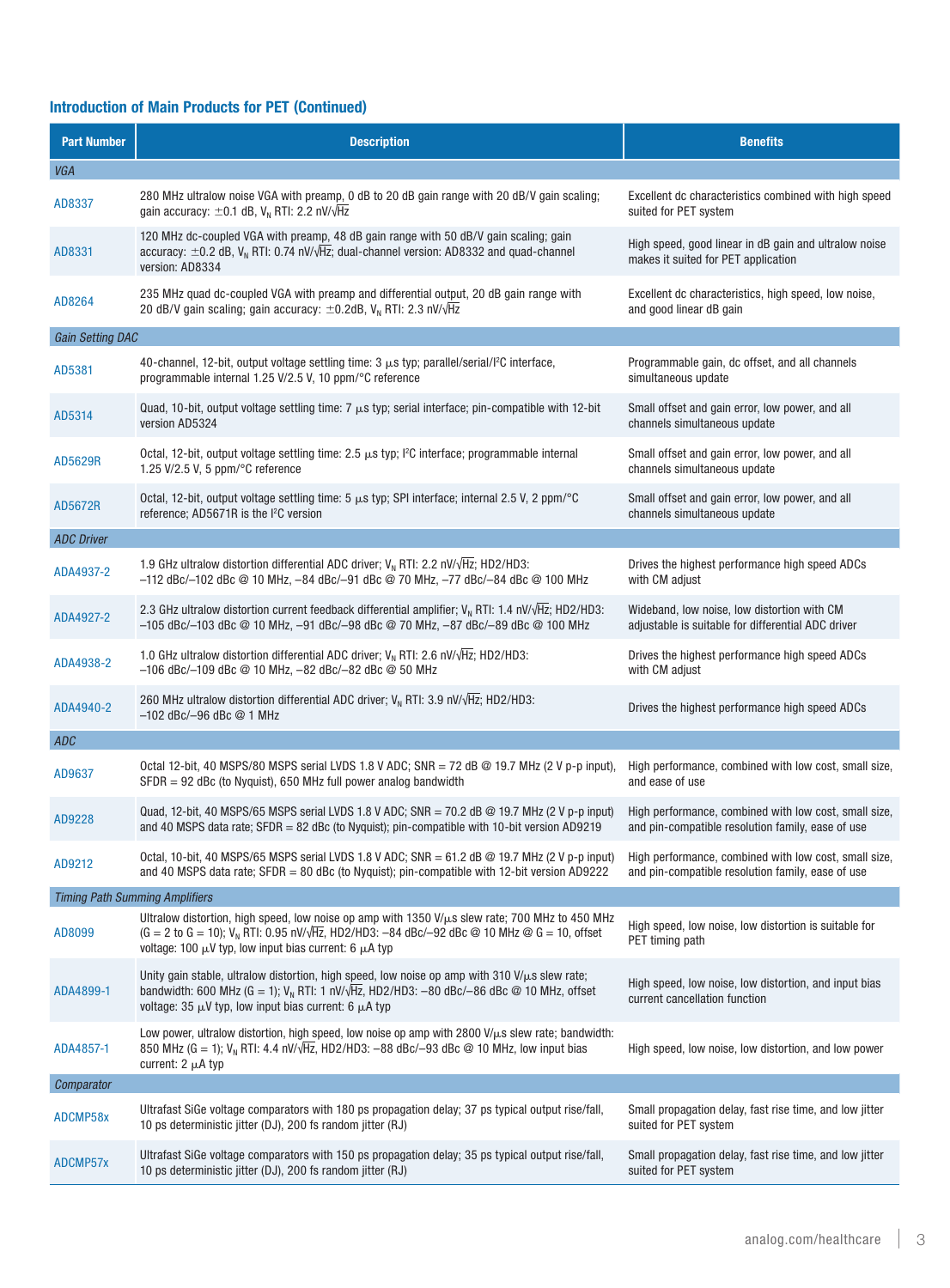# Introduction of Main Products for PET (Continued)

| <b>Part Number</b>          | <b>Description</b>                                                                                                                                                                                                                                    | <b>Benefits</b>                                                                               |  |  |  |  |
|-----------------------------|-------------------------------------------------------------------------------------------------------------------------------------------------------------------------------------------------------------------------------------------------------|-----------------------------------------------------------------------------------------------|--|--|--|--|
| <b>DC Restore Amplifier</b> |                                                                                                                                                                                                                                                       |                                                                                               |  |  |  |  |
| ADA4077-4                   | Low offset and drift, high precision amplifiers; offset voltage: 15 $\mu$ V and 0.4 $\mu$ V/°C typ, V <sub>N</sub> RTI:<br>7 $nV/\sqrt{Hz}$                                                                                                           | Low dc offset voltage and drift is suitable for the dc<br>restore circuits                    |  |  |  |  |
| AD8608                      | Precision, low noise, CMOS, rail-to-rail, input/output op amps; offset voltage: 20 $\mu$ V and 1.5 $\mu$ V/°C<br>typ, $V_N$ RTI: 8 nV/ $\sqrt{Hz}$                                                                                                    | Low dc offset voltage and drift is suitable for the dc<br>restore circuits                    |  |  |  |  |
| 0P4177                      | Precision low noise, low input bias current op amps; offset voltage: 25 $\mu$ V and 0.3 $\mu$ V/°C typ,<br>$V_N$ RTI: 7.9 nV/ $\sqrt{Hz}$                                                                                                             | Low dc offset voltage and drift is suitable for the dc<br>restore circuits                    |  |  |  |  |
| <b>DC Restore Switch</b>    |                                                                                                                                                                                                                                                       |                                                                                               |  |  |  |  |
| ADG1608                     | 8-channel multiplexers; on-resistance: 4.5 $\Omega$ typ, 1 $\Omega$ flatness; up to 470 mA continuous current,<br>-64 dB typical off isolation at 1 MHz                                                                                               | Low on-resistance, high continuous current, robust to<br>power sequencing                     |  |  |  |  |
| ADG1411                     | Quad SPST switches; on-resistance: 1.5 $\Omega$ typ, 0.3 $\Omega$ flatness; up to 250 mA continuous current,<br>-80 dB typical off isolation at 100 KHz                                                                                               | Low on-resistance, high continuous current, robust to<br>power sequencing                     |  |  |  |  |
| <b>Voltage Reference</b>    |                                                                                                                                                                                                                                                       |                                                                                               |  |  |  |  |
| ADR43x                      | Ultralow noise, voltage references with current sink and source; 0.15% accuracy and 10 ppm/°C<br>for A grade                                                                                                                                          | Low drift and high accuracy benefit ADC and DAC SNR<br>performance                            |  |  |  |  |
| ADR34xx                     | Micropower, high accuracy voltage references; 0.1% accuracy and 8 ppm/°C                                                                                                                                                                              | Low drift and high accuracy                                                                   |  |  |  |  |
| Clocking                    |                                                                                                                                                                                                                                                       |                                                                                               |  |  |  |  |
| ADCLK8xx/<br>ADCLK9xx       | Multioutput fan out buffer optimized for low jitter and low power operation; additive broadband<br>jitter less than 500 fs                                                                                                                            | Well suited for low jitter PET clock distribution                                             |  |  |  |  |
| AD951x/<br>AD952x           | Multioutput clock distribution functions with subpicosecond jitter performance, along with an<br>on-chip PLL and VCO                                                                                                                                  | Well suited for low jitter PET clock divide and distribution                                  |  |  |  |  |
| <b>Temperature Sensor</b>   |                                                                                                                                                                                                                                                       |                                                                                               |  |  |  |  |
| ADT7420                     | Digital I <sup>2</sup> C temperature sensor with $\pm$ 0.25°C accuracy from -20°C to +105°C, 16-bit resolution<br>(0.0078°C), ADT7320 is the SPI interface version                                                                                    | No calibration required, over/under temperature interrupt                                     |  |  |  |  |
| ADT7410                     | Digital I <sup>2</sup> C temperature sensor with $\pm 0.5^{\circ}$ C accuracy from -20°C to +105°C, 16-bit resolution<br>(0.0078°C), ADT7310 is the SPI interface version                                                                             | No calibration required, over/under temperature interrupt                                     |  |  |  |  |
| <b>Power Management</b>     |                                                                                                                                                                                                                                                       |                                                                                               |  |  |  |  |
| ADP2384                     | 4.5 V to 20 V input, 4 A output current, synchronous step-down dc-to-dc regulator; pin-to-pin<br>compatible with 6 A version: ADP2386                                                                                                                 | High efficiency, accurate current limit allow the use of<br>smaller inductor                  |  |  |  |  |
| ADP7102                     | 3.3 V to 20 V input, 300 mA output current, 200 mV dropout voltage LDO with low noise<br>performance, 15 μV rms for fixed voltage output, high PSRR 60 dB @ 10 kHz, reverse current<br>protection; pin-to-pin compatible with 500 mA version: ADP7104 | Improves performance of noise sensitive loads and<br>low dropout                              |  |  |  |  |
| ADP7112                     | 2.7 V to 20 V input, 200 mA output current, 200 mV dropout voltage LDO with low noise<br>performance, 11 $\mu$ V rms for fixed voltage output, high PSRR 88 dB $\textcircled{2}$ 10 kHz                                                               | Improves performance of noise sensitive loads and<br>low dropout                              |  |  |  |  |
| <b>ADP150</b>               | 2.2 V to 5.5 V input, 150 mA output current, 105 mV low dropout voltage LDO with low noise<br>performance, $9 \mu V$ rms independent voltage output, high PSRR 60 dB at 100 kHz; pin-to-pin<br>compatible with 200 mA version: ADP151                 | Improves performance of noise sensitive loads and<br>low dropout                              |  |  |  |  |
| ADP5052                     | 4.5 V to 15 V input, 1-channel, 2-channel: programmable 1.2 A/2.5 A/4 A sync buck regulators<br>with low-side FET driver; 3-channel, 4-channel: 1.2 A sync buck regulators; channel-5: 200 mA<br>low dropout LDO                                      | 5-channels integrated power solution reduces the<br>design difficulty and also the board size |  |  |  |  |
| <b>ADM7170</b>              | 2.3 V to 6.5 V input, 500 mA output current, 105 mV low dropout voltage LDO with low noise<br>performance, 6 μV rms independent voltage output, high PSRR 70 dB at 10 kHz; pin-to-pin<br>compatible with 1 A version: ADM7171, 2 A version: ADM7172   | Improves performance of noise sensitive loads and<br>low dropout                              |  |  |  |  |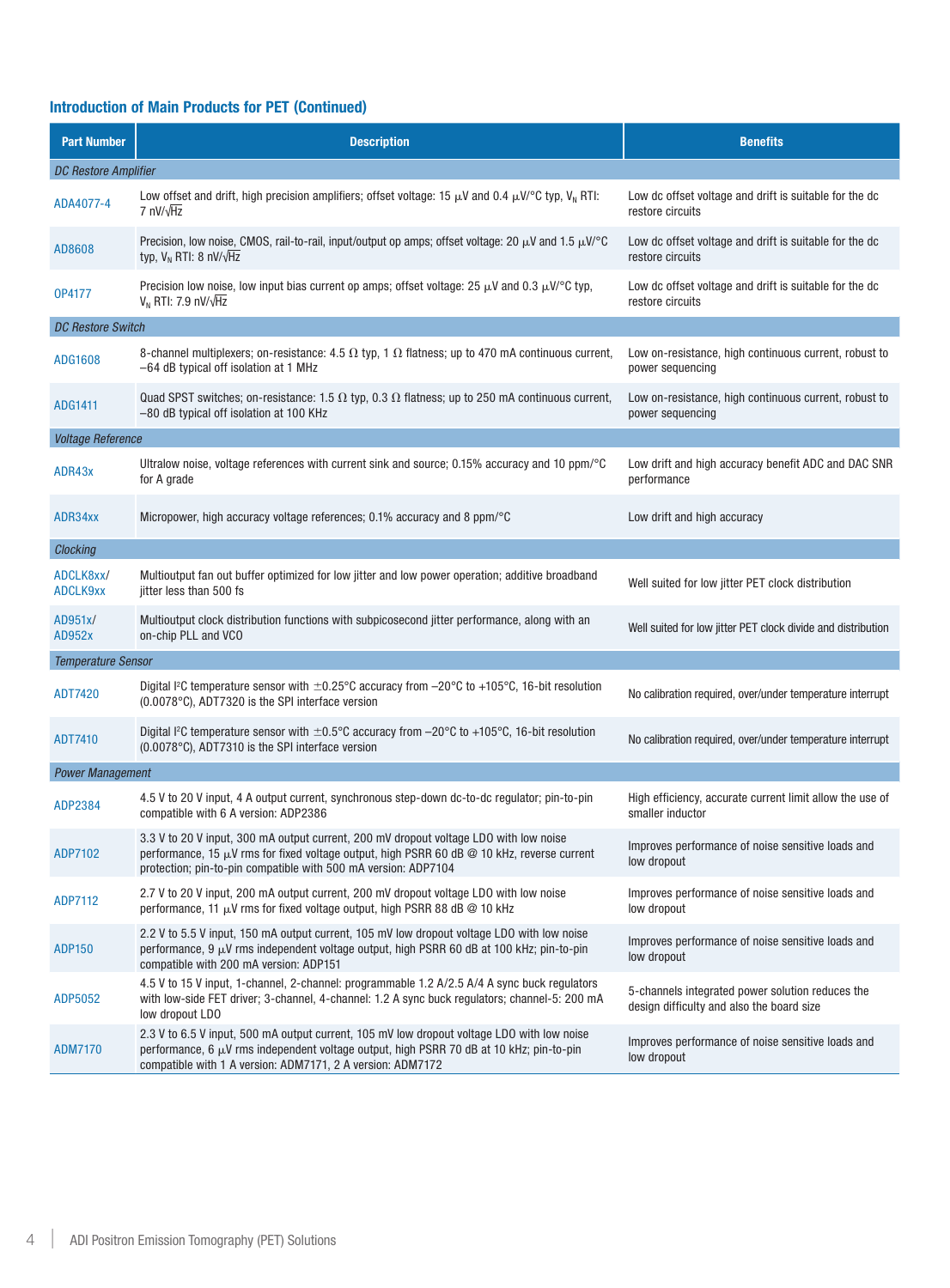#### Design Resources

#### Circuits from the Lab®

• *Interfacing the High Frequency AD8331 VGA to the AD9215 10-Bit, 65 MSPS/80 MSPS/105 MSPS ADC* (CN0096)—*www.analog.com/CN0096* 

#### Application Notes and Articles

- AN-737 Application Note, How ADIsimADC™ Models an ADC—*www.analog.com/an\_737*
- *AN-756 Application Note, Sampled Systems and the Effects of Clock Phase Noise and Jitter*—*www.analog.com/an\_756*
- *AN-1224 Application Note, 40 Channels of Programmable Voltage with Excellent Temperature Drift Performance Using the AD5381 DAC* —*www.analog.com/an-1224*

#### Design Tools and Forums

- ADC
	- High speed ADC evaluation board with schematic and PCB layout gerber file
	- High speed FPGA-based data capture board (HSC-ADC-EVALCZ)—*www.analog.com/fifo*
	- VisualAnalog® software—*www.analog.com/VisualAnalog*
	- ADC SPI interface software (SPIController)
	- ADIsimADC™ modeling tool—*[www.analog.com/ADIsimADC](http://www.analog.com/en/design-center/advanced-selection-and-design-tools/interactive-design-tools/visualanalog.html)*
- Clocking and PLL
	- ADIsimCLK™ modeling tool—*[www.analog.com/ADIsimCLK](http://www.analog.com/en/design-center/advanced-selection-and-design-tools/interactive-design-tools/adisimadc.html)*
	- AD951x/952x evaluation software and board
- Amplifier
	- ADIsimOpAmp™: amplifier parametric evaluation tool—*www.analog.com/ADIsimOpAmp*
	- DiffAmpCalc™: differential amplifier calculator—*www.analog.com/diffampcalc*
- PMP
	- ADIsimPower™: power design tools—*www.analog.com/ADIsimPower*
	- Evaluation board

#### To view additional medical resources, tools, and product information, please visit:

#### *www.analog.com/healthcare*

#### To obtain a sample, please visit:

*[www.analog.com/en/content/samples\\_purchase/fca.html](www.analog.com/en/content/samples_purchase/fca.html)*

## Customer Interaction Center

Technical Hotline *1-800-419-0108 (India)* Email *[cic.asia@analog.com](mailto:cic.asia@analog.com)* EngineerZone *<ez.analog.com>* Free Samples *<analog.com/sample> 1-800-225-5234 (Singapore) 0800-055-085 (Taiwan) 82-31-786-2500 (Korea)*